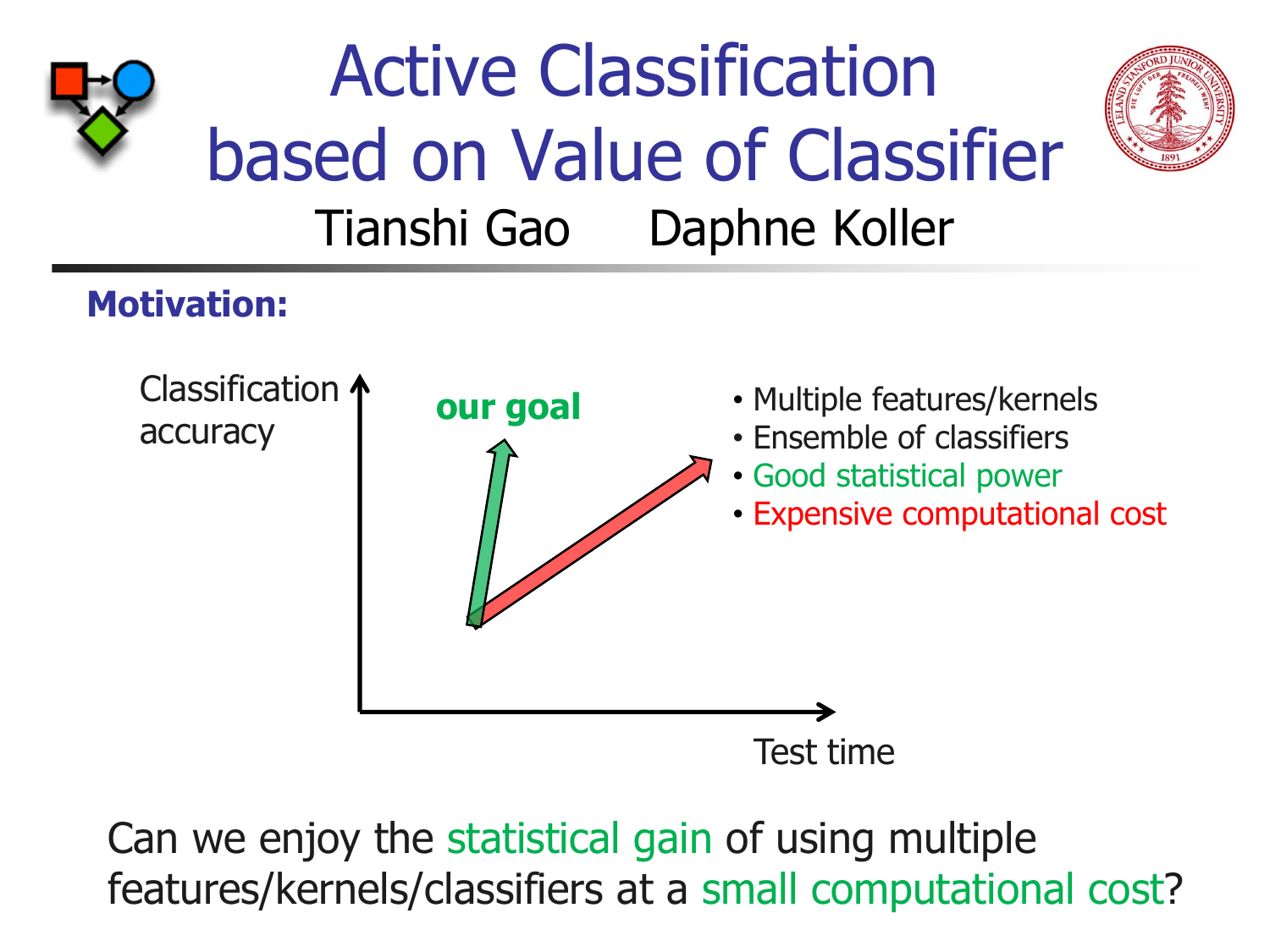

## Given an ensemble of classifiers (built on multiple features):



## **Active classification process:**

- classification as a sensing problem: each classifier is viewed as a potential *observation* that might inform our classification process
- a dynamic process: observations are selected sequentially based on previous observations
- selection based on *value of classifier* 
	- A value-theoretic computation that balances an estimate of the expected classification gain and its computational cost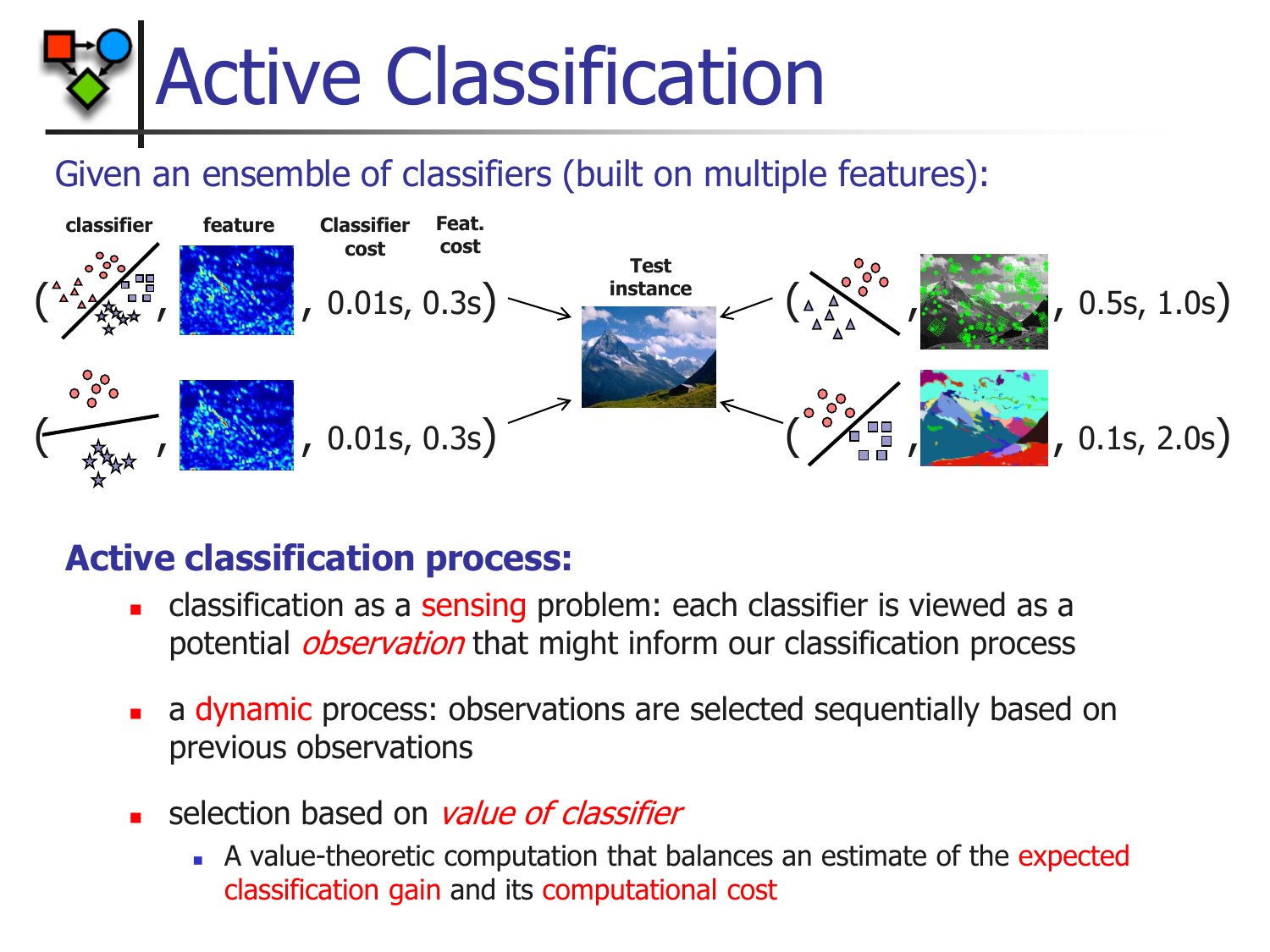





Model/Algorithm Highlights: instance-specific, dynamic, robust, joint consideration of statistical and computational properties